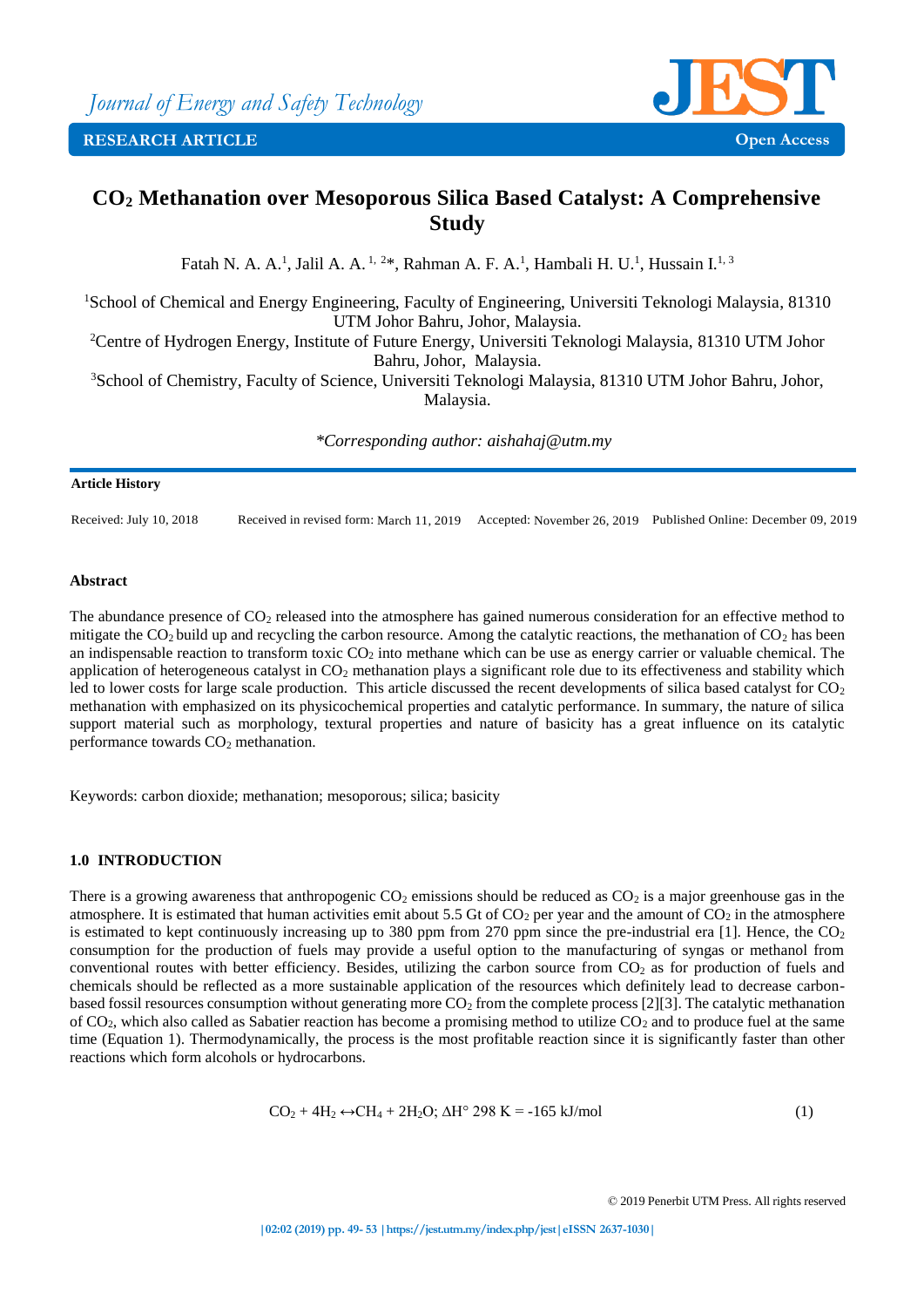#### **Fatah N. A. A. et al. / JEST – Journal of Energy and Safety Technology. vol. 2, no.2 (2019): 49- <sup>53</sup>**

Besides, the reaction is also considered as a key route which able to assist the future manned space missions by the recycling of CO<sup>2</sup> originates from wasted H<sup>2</sup> electrolysis or from water breathing on the International Space Station [4].

Even though the methanation process are thermodynamically favourable, catalyst is essential to reach an appropriate rate. The efficiency of the materials used as catalyst supports is primarily attributed from their microstructures characteristic, which provide good dispersion of active catalytic sites on the outsized internal pores and surfaces, which consequently enhance the catalytic activity [5]. Nevertheless, limited access to the active sites inside the pores occasionally decreased their uses since significant mass transport is necessary in catalytic reaction. Thus, highly accessible silica supports with high surface areas offer a great solution for afore mentioned limitation. Previously, numerous researches have been conducted on the hydrogenation of CO<sub>2</sub> to methane over mesoporous silica supported catalyst. The application of mesoporous silica as support material in the CO<sub>2</sub> methanation was based on its benefits such as high surface area and tuneable pore size. However, there is no review regarding the application of mesoporous silica has been reported. In this present review, we comprehensively report the latest developments of mesoporous silica material which acts as catalysts support in CO<sub>2</sub> methanation. Besides, the origins of active sites in the silica support and its correlation with their catalytic performance was also emphasize.

## **2.0 POTENTIAL SILICA SUPPORT FOR CO<sup>2</sup> METHANATION**

Since the catalyst support has an important effect on the morphology of the active phase and catalytic performances, supported catalysts with high dispersion of metal has been the focus of significant study. Previously, numerous studies have reported the application of mesoporous silica materials such as MCM-41, mesostructured silica nanoparticles (MSN) and KCC-1 for catalytic CO<sup>2</sup> methanation, which attributed to their high surface area which provides good metal dispersion and high stability [6][7][8].

# **2.1 MCM-41 and SBA-15**

MCM-41 mesoporous silica has been extensively used as catalyst support in  $CO<sub>2</sub>$  methanation attribute to its characteristics such as high surface area ( $1024 \text{ m}^2/\text{g}$ ) and ordered hexagonal structure [2]. Table 1 shows the summary of the various metal supported MCM-41 for CO<sub>2</sub> methanation. Previously, Yang et al. has reported a physically stable Ni-MCM-41 prepared by isomorphous substitution into the silica framework for  $CO_2$  methanation [2]. The catalyst gave a 12.4%  $CO_2$  conversion with 69.4% CH<sup>4</sup> selectivity at 573 K reaction temperature.

Meanwhile, Du et al. reported that a proper hydrogen treatment of 3wt% Ni-MCM-41 at reaction temperature of 973 K resulted in thermally stable and highly disperse of metallic Ni catalyst. At reaction temperature of 673 K, the catalyst gave 16.8% of CO<sup>2</sup> conversion with 96% selectivity towards CH<sup>4</sup> [3]. Aziz et al. also has reported 5wt% Ni supported on MCM-41 prepared via impregnation method which highly selective towards  $CH_4$  (98.3%). The performance was attributed to the high surface area of MCM-41 support which preventing Ni metal sintering as well as providing good thermal stability [4].

| Catalyst           | Catalytic performance [%]  |                   | <b>Reaction temperature [K]</b> | <b>Reference</b> |
|--------------------|----------------------------|-------------------|---------------------------------|------------------|
|                    | CO <sub>2</sub> conversion | $CH4$ selectivity |                                 |                  |
| $2wt%$ Ni-MCM-41   | 12.4                       | 69.4              | 573                             | $[2]$            |
| 3wt% Ni-MCM-41     | 16.8                       | 96                | 673                             | $[3]$            |
| 5wt% Ni-MCM-41     | 63                         | 98.3              | 573                             | $[4]$            |
| 15wt%NiO/SBA-15    | 82                         | 96                | 723                             | $[5]$            |
| 70 wt.% NiO/SBA-15 | 99.2                       | 100               | 773                             | [11]             |

Table 1 Catalytic performance of metal supported MCM-41 and SBA-15 for CO<sub>2</sub> methanation.

SBA-15 is an interesting mesoporous silica with uniform hexagonal pores with a narrow pore size distribution between 5 to 15 nm [6]. It possesses thickness of framework walls of 3.1 to 6.4 nm, contributing to the high mechanical and thermal stability. Besides that, the high surface area of SBA-15 which is in average of 400-900  $m^2/g$  make it as a suitable material as support in catalytic CO<sub>2</sub> methanation. Previously, Liu et al. has reported that NiO supported on SBA-15 prepared by one-pot hydrothermal procedure exhibit a highly disperse Ni with high surface area and big pore volume which led to high activity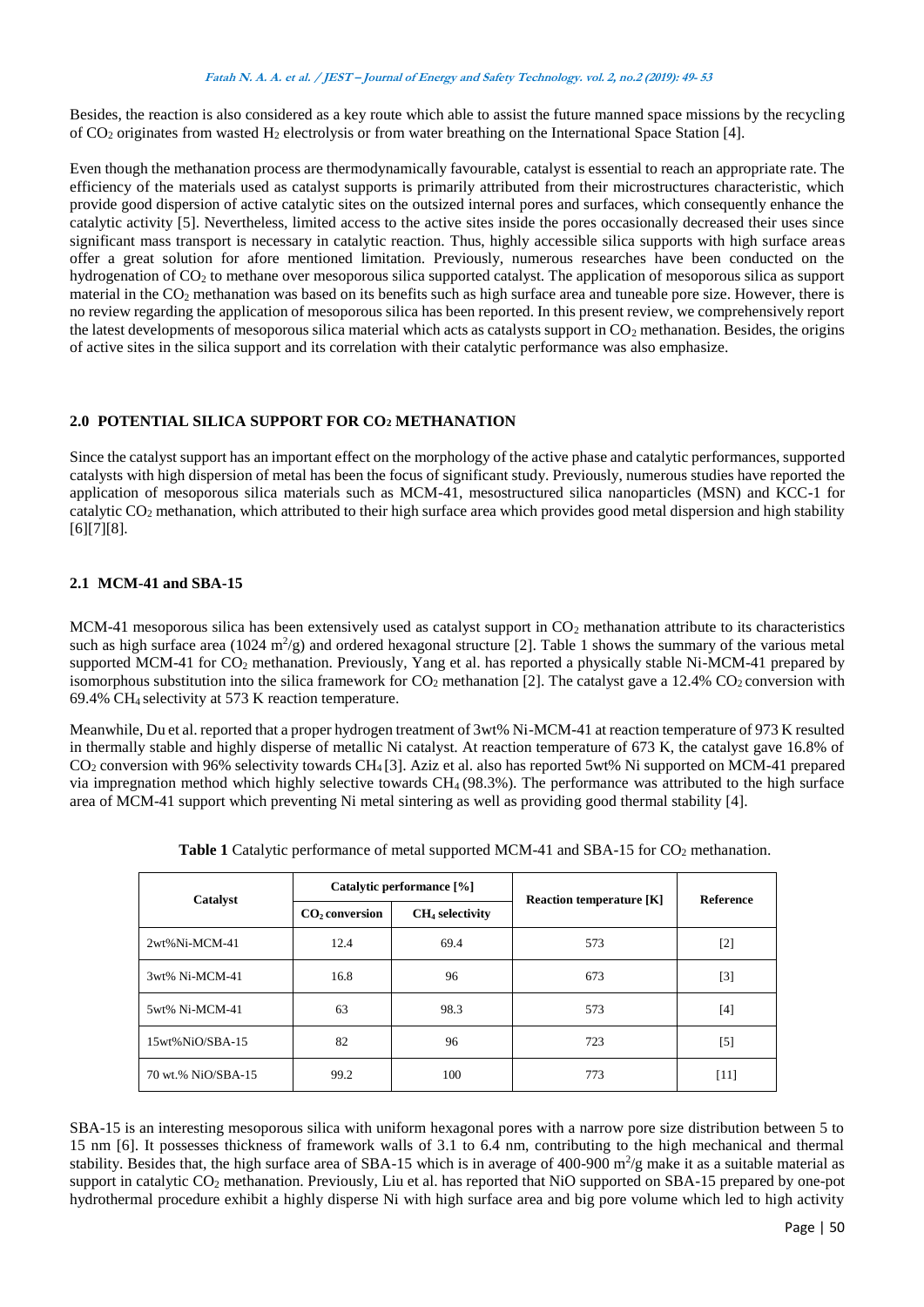and stability for  $CO_2$  methanation [5]. The catalyst exhibits 82% conversion of  $CO_2$  with 96% selectivity towards  $CH_4$  at reaction temperature of 723 K. Meanwhile, Lu et al. has reported a high loading of 70% NiO on SBA-15 which gave up to 99.2%  $CO<sub>2</sub>$  with 100% selectivity towards CH<sub>4</sub> [7]. It was claimed that the prepared catalyst by heat treatment gave a very high thermal stability under methanation.

Based on Table 1, the performance of Ni supported MCM-1 catalyst showed lower CO<sub>2</sub> conversion and yield of CH<sub>4</sub> compared to the Ni supported on SBA-15 catalysts. This results were plausibly due to the high loading of Ni on SBA, providing more active sites for the adsorption and dissociation of  $H_2$  and  $CO<sub>2</sub>$ . Moreover, the reaction temperature of the reported Ni supported SBA-15 was higher compared to the Ni supported MCM-41.

### **2.2 Mesostructured silica nanoparticles (MSN)**

The development of highly ordered mesostructured silica nanoparticles (MSN) with high surface area (1080  $\text{m}^2/\text{g}$ ) and tunable pore size (3.77 nm) has attracted a lot of interest in heterogenous catalysis field [8][9]. The high amount of basic sites concentration in MSN which originated from the presence of intra and inter-particle porosity and its high surface area suggest that the material is a great potential support for CO<sub>2</sub> methanation. Previous study by Aziz et al. found the Ni supported MSN acts as dissociation sites for hydrogen in the  $CO<sub>2</sub>$  methanation to form atomic hydrogen. On the other hand, the production of surface carbon species in the reaction was greatly attributed to the defect sites or oxygen vacancies which available in MSN. Consequently, the methane was produced as the product from the interaction between the atomic hydrogen with surface carbon species [4].

Besides, a plausible CO<sub>2</sub> methanation mechanism over metal supported MSN has been proposed by conducting an in-situ FTIR adsorbed  $CO_2$  and  $H_2$  as depicted in Figure 1 [10]. Based on the FTIR result, the adsorbed  $CO_2$  and  $H_2$  on the catalyst system was dissociated on metal sites to produce atomic CO, O and H, which consequently migrate onto the surface of MSN. Then, the linear carbonyl and bridged carbonyl were formed from the interaction between the dissociated CO with oxide surfaces presence in MSN. At the same time, bidentate formate was formed by the facilitation of the presence H atom. It was proposed that the bidentate formate species could be the main route to formation of methane. Significantly, the MSN support exhibit a significant part in the mechanism by assisting the formation of carbonyl species which plays as active intermediate in methane production.



**Figure** 1 Propose mechanism of CO<sub>2</sub> methanation on metal supported MSN [10].

#### **2.3 Bicontinuous Lamellar Silica (KCC-1)**

The demand of silica support with easily accessible high surface area has led to the development of bicontinuous lamellar silica KCC-1 [11][12]. According to Moon and Lee, the small size and large surface-to-volume ratio of the bicontinuous lamellar silica allows the better metal dispersion on the surface which led to improved accessibility to their functional site [13]. The formation of fibrous morphology involves microemulsion formation from surfactant. The morphology of this material is influenced by the equilibrium between hydrophilic and hydrophobic interaction among the surfactant, precursor, hydrolyzing agent, and solvent. The fundamental to the formation of fibrous morphology is in the balance in microemulsion system. In microemulsion, there are three main elements that control its behavior, surfactant, oil phase, and aqueous phase. Surfactant such as cetylpyridinium and cetyltrimethylammonium has been successfully used in silica-based fibrous material. The fibrous morphology was lost when utilize of double hydrocarbon chain surfactant such as benzalkonium chloride as the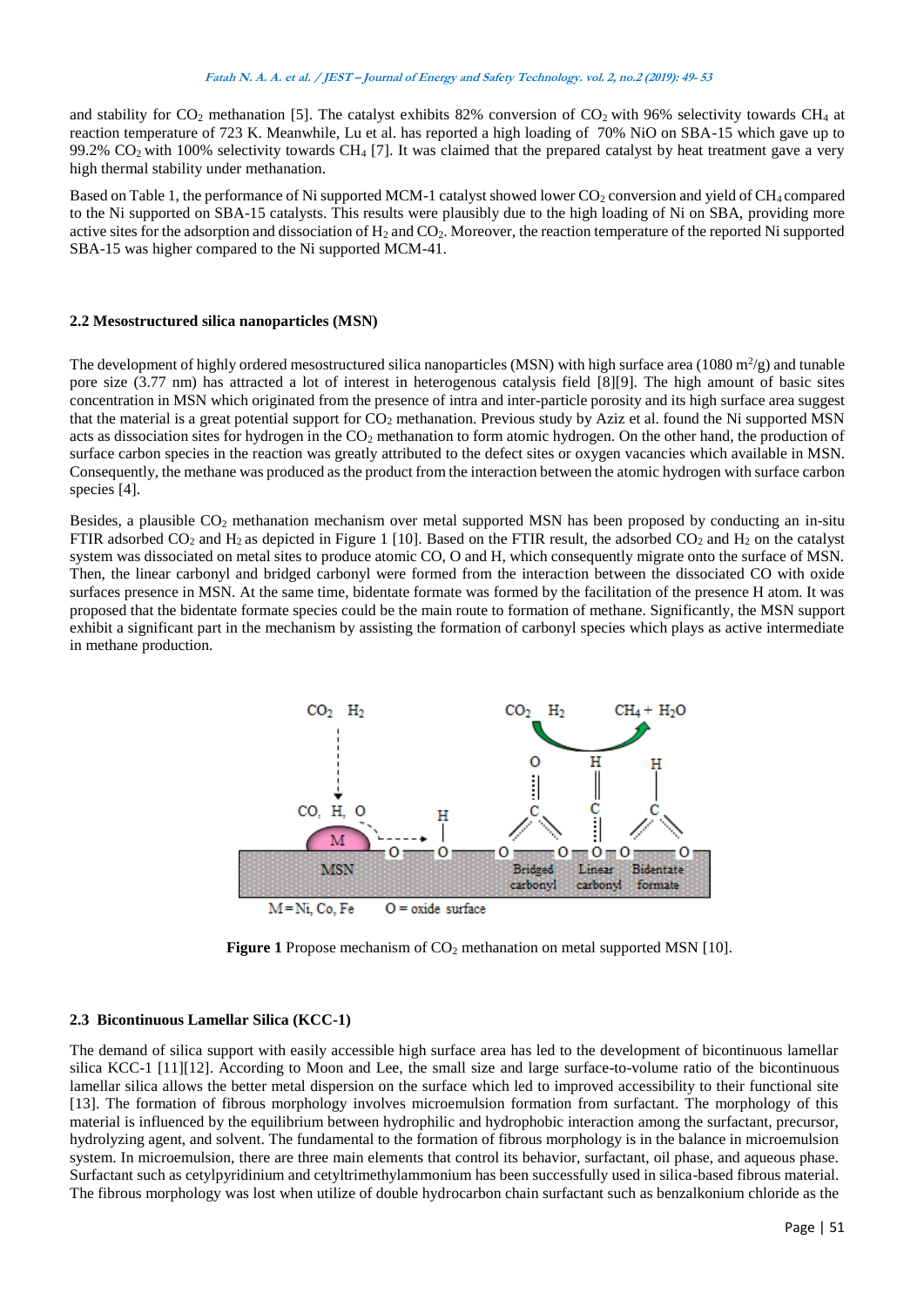#### **Fatah N. A. A. et al. / JEST – Journal of Energy and Safety Technology. vol. 2, no.2 (2019): 49- <sup>53</sup>**

surfactant. This is due to the difference in packing parameters and steric hindrance between surfactant molecules in micelle formation [14]. Addition of co-surfactant such as short-chain alcohol has been proved to increase the possibility for formation of fibrous morphology [13].

In previous study, the distinctive morphology of bicontinuous lamellar silica KCC-1 has shown superior activity and ability in certain type of catalytic reaction such as drug delivery [15], alkane isomerization [16] and  $CO<sub>2</sub>$  capture [17]. Several recent study of  $CO<sub>2</sub>$  methanation over KCC-1 catalyst showed that the high catalytic performance of KCC-1 was attributed to its high number of basicity and oxygen vacancy [18].

## **3.0 CONCLUSION AND FUTURE PROSPECTS**

Carbon dioxide has been known as a main culprit which responsible for the greenhouse effect as the accumulating amounts of  $CO<sub>2</sub>$  in the atmosphere has contribute to the climate changes on a global scale. Thus,  $CO<sub>2</sub>$  methanation over heterogeneous catalyst is an urgent necessity in reduction of  $CO<sub>2</sub>$  content in the atmosphere. The extensive application of silica materials as catalyst support plays a significant contribution towards the enhancement of catalytic performance in  $CO<sub>2</sub>$  methanation. In summary, the nature of silica support material such as morphology, textural properties and nature of basicity has a great influence on its catalytic performance towards  $CO<sub>2</sub>$  methanation. On the other hand, the preparation method also plays a significant role in determining the catalyst activity. Besides, further study to improve the properties of silica support such as KCC-1 can be developing during the synthesis procedure. A details study regarding the fibrous formation or the effect of different microemulsion system can be done that may require various changes in synthesis parameters and precursors.

#### **Acknowledgement**

This research work was sponsored and supported by the Universiti Teknologi Malaysia through Research University Grant No. 19H04 and Professional Development Research University grant from Universiti Teknologi Malaysia (Grant No.04E07).

#### **References**

- [1] Fatah, N. A. A., A. A. Jalil, N. F. M. Salleh, M. Y. S. Hamid, Z. H. Hassan and M. G. M. Nawawi. 2019. Elucidation of Cobalt Disturbance On Ni/Al2O<sup>3</sup> In Dissociating Hydrogen Towards Improved CO<sup>2</sup> Methanation And Optimization By Response Surface Methodology (RSM)*. International Journal of Hydrogen Energy* . In press. https://doi.org/10.1016/j.ijhydene.2019.04.119
- [2] Yang, Y., S. Lim, G. Du, Y. Chen, D. Ciuparu and G. L. Haller. 2005. Synthesis and Characterization of Highly Ordered Ni-MCM-41 Mesoporous Molecular Sieves. *Journal of Physical Chemistry B*. 109: 13237–13246.
- [3] Du, G., S. Lim, Y. Yang, C. Wang, L. Pfefferle and G. L. Haller. 2007. Methanation of Carbon Dioxide On Ni-Incorporated MCM-41 Catalysts: The Influence Of Catalyst Pretreatment And Study Of Steady-State Reaction. *Journal of Catalysis*. 249: 370–379..
- [4] Aziz, M. A. A., A. A. Jalil, S. Triwahyono, R. R. Mukti, Y. H. Taufiq-Yap and M. R. Sazegar. 2014. Highly Active Ni-Promoted Mesostructured Silica Nanoparticles For CO<sub>2</sub> Methanation. *Applied Catalysis B Environmental*.147: 359–368.
- [5] Liu, Q., and Y. Tian. 2017. One-Pot Synthesis Of Nio/SBA-15 Monolith Catalyst With A Three-Dimensional Framework For CO<sup>2</sup> Methanation. *International Journal of Hydrogen Energy*. 42: 12295–12300.
- [6] Zhao, D., J. Feng, Q. Huo, N. Melosh, G. H. Fredrickson, B. F. Chmelka and G. D. Stucky. 1998. Triblock Copolymer Syntheses of Mesoporous Silica with Periodic 50 to 300 Angstrom Pores. *Science*. 80: 548– 552.
- [7] Lu, B., and K. Kawamoto. 2012. Direct synthesis Of Highly Loaded And Well-Dispersed Nio/SBA-15 For Producer Gas Conversion. *RSC Advances.* 2: 6800.
- [8] Fatah, N. A. A., S. Triwahyono, A. A. Jalil, A. Ahmad and T. A. T. Abdullah. 2016. *n*-Heptane Isomerization Over Mesostructured Silica Nanoparticles (MSN): Dissociative-Adsorption Of Molecular Hydrogen On Pt And Mo Sites. *Applied Catalysis A General*. 516: 135–143.
- [9] N.A.A., F., J. A.A. and T. S. 2018. Platinum and Molybdenum Oxide Supported on Mesostructured Silica Nanoparticles for *n*-Pentane and Cyclohexane Isomerization. *Journal of Energy & Safety Technology*. 1: 24–30.
- [10] Aziz, M. A. A., A. A. Jalil, S. Triwahyono and S. M. Sidik. 2014. Methanation of carbon Dioxide On Metal-Promoted Mesostructured Silica Nanoparticles. *Applied Catalysis A General*. 486: 115–122.
- [11] Febriyanti, E., V. Suendo, R. R. Mukti, A. Prasetyo, A. F. Arifin, M. A. Akbar, S. Triwahyono, I. N. Marsih and Ismunandar. 2016. Further Insight into the Definite Morphology and Formation Mechanism of Mesoporous Silica KCC-1. *Langmuir*. 32: 5802–5811.
- [12] Polshettiwar, V., D. Cha, X. Zhang and J. M. Basset. 2010. High-surface-area silica nanospheres (KCC-1) with a fibrous Morphology. *Angewandte*